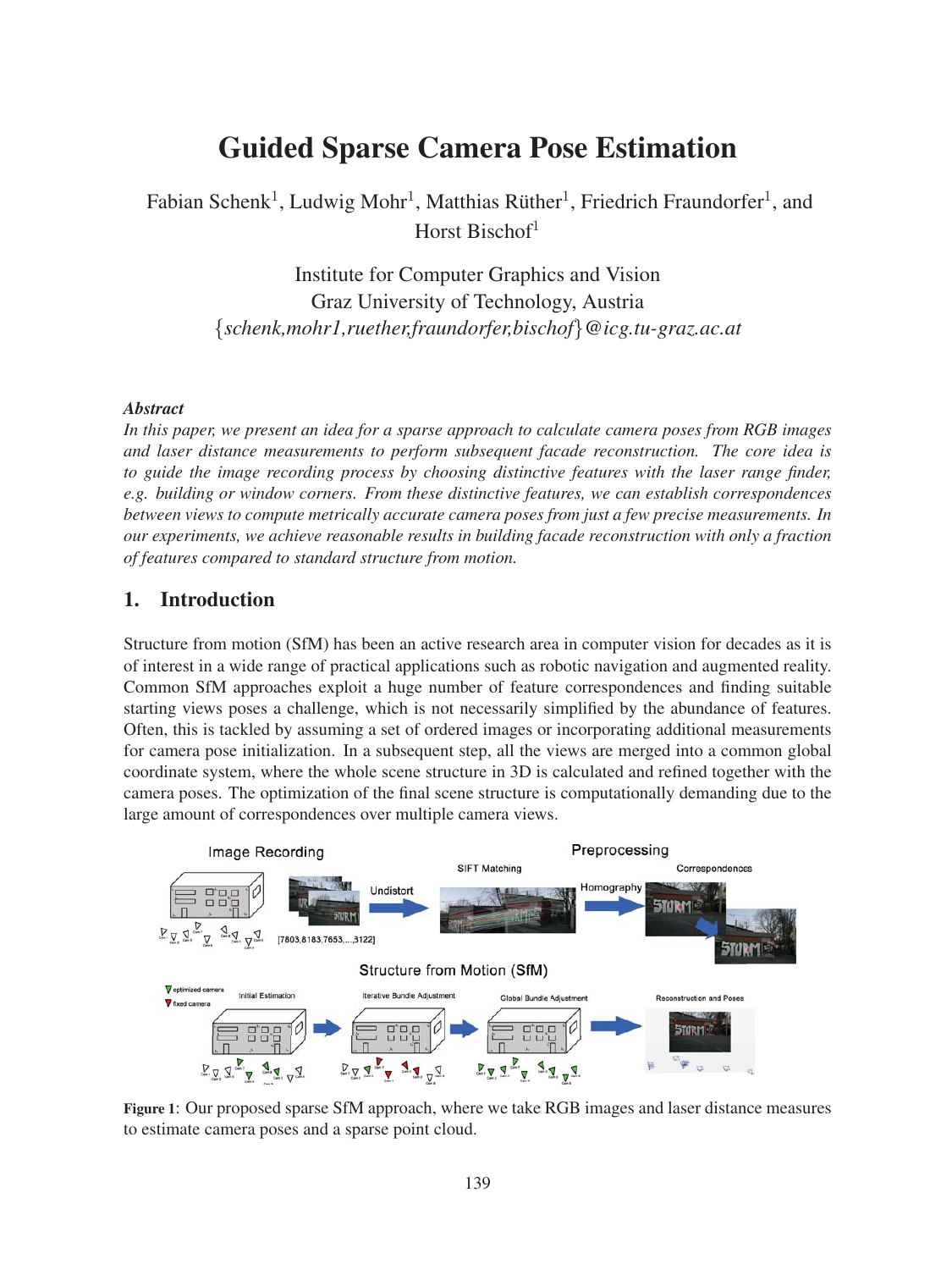In this work, we present an idea to estimate metrically correct camera poses with just a small number of features (see Fig. 1). Our hardware setup consists of an RGB camera and a laser range finder (LRF) (see Fig. 2 (a)). The LRF allows us to select highly distinctive features for pose estimation while at the same time obtaining their accurate distance. We focus on the reconstruction of facades, enabling us to utilize homographies instead of fundamental matrices for correspondence computation. For pose estimation, we use laser points with known distance from the camera and their respective matches in other views.

Finally, we compare our approach to the freely available SfM framework OpenMVG [10] and show that we achieve reasonable results for the camera poses with just a fraction of correspondences. This is of special interest for metric reconstruction on devices with constraints on computational power, e.g. mobile devices or UAVs.

# 2. Related Work

Most of the work related to the task of calibrating the extrinsic relationship of an LRF to a projective camera consider a setup with either a 2D [18, 7] or 3D LRF [14, 2]. Further, they rely on user input to establish correspondences between the laser measurements and the images taken by the camera.

We on the other hand want to solve the task of extrinsic calibration of a 1D LRF to a camera without user interaction. We require the 3D world position of the plane whose distance is measured to be inferable from the images as well as the laser point produced by the LRF to be visible within the image. In contrast to [13], where they jointly perform geometric camera and LRF calibration, we do not refine the intrinsic calibration of the camera using the LRF measurements but expect the intrinsic calibration to be done beforehand and to be of sufficient quality.

SfM algorithms for 3D reconstruction and camera pose estimation from unstructured data usually only capture the scene up to scale. In [1, 15] the authors perform large scale 3D scene reconstruction from Internet photos. Their work examines 3D modeling from unstructured data, yet the reconstruction can be only performed up to scale due to inherent lack of metric information. In [3], the authors first solve the relative motion on a local scale among just a few images, and then use these local relations as initialization for the global solution.

Methods solving the metric reconstruction problem with the SfM paradigm often rely on either an underlying structure of data (sequential image capturing, constant acquisition frame rate) in connection with registered motion estimations using GPS or inertial measurements as in [16, 3] or rely on direct geometry measurements with 3D LRFs and subsequent registration of the resulting point clouds [6, 7].

The approach presented in [12] is the one most similar to ours. However, in addition to 1D laser measurements corresponding to images of the scene, they leverage motion estimations between images through IMU data as well as interactive gestures for semantic cues aiding in reconstruction.

We propose an approach for metric camera pose estimation from unstructured images. Instead of searching for dense point correspondences among all images, we restrict ourselves to a sparse wireframe model with each image contributing just a single point (the location of the laser distance measurement). This allows us to ensure robust reconstruction by choosing distinct and easily matchable locations on the facade during data acquisition.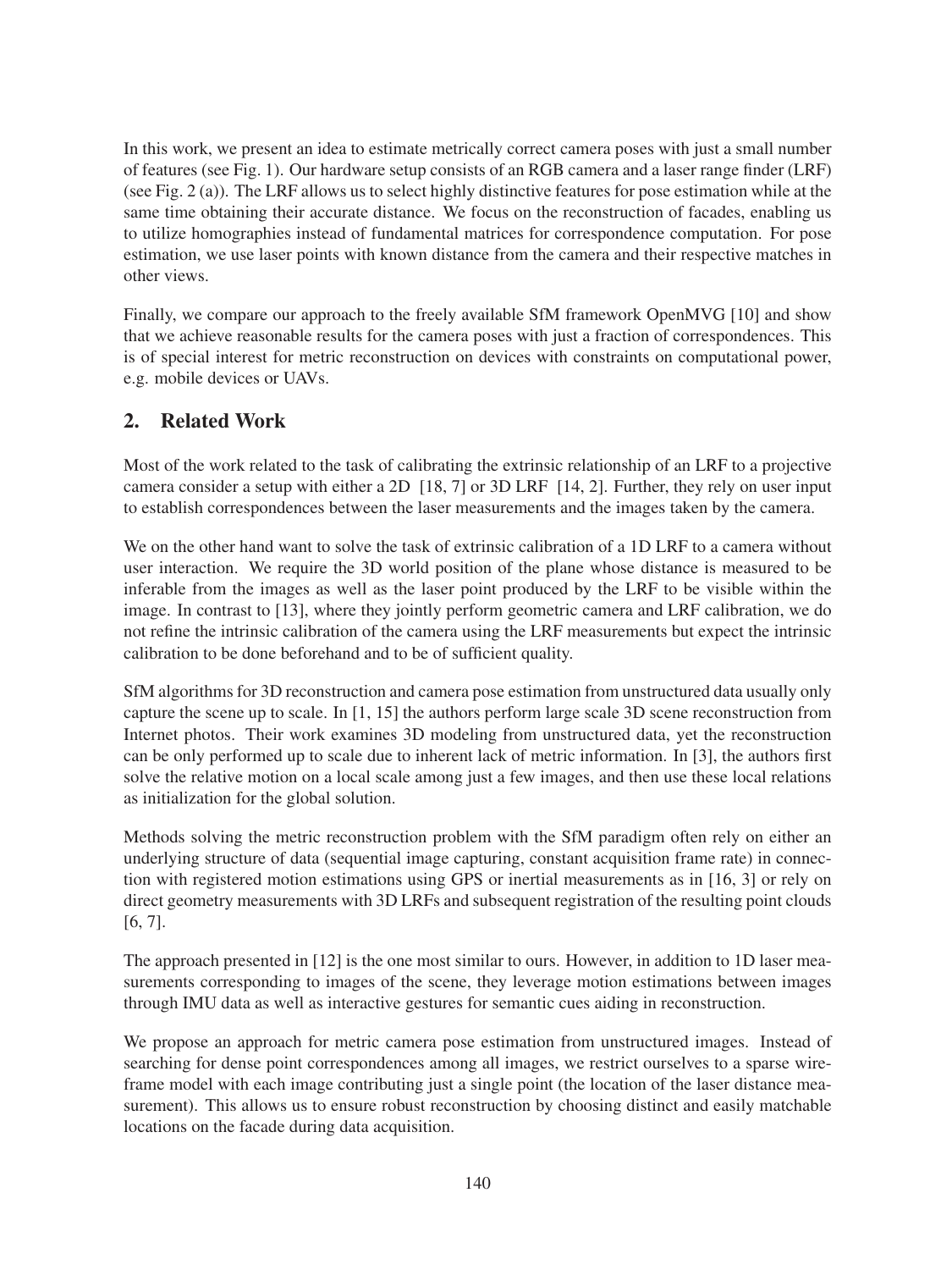

Figure 2: Left: The setup of the DSLR and laser range finder on the carbon panel. Right: The schematics of the camera and laser range finder setup and the idea behind calibration.

#### 3. Camera Setup and Calibration

Our hardware setup consists of a standard DSLR mounted onto a rigid carbon panel next to a 1D LRF (see Fig. 2), which we control remotly via USB and Bluetooth for easy acquisition of images and distance measurements. We perform intrinsic calibration with a modified version of the Bouguet toolbox and a custom target as proposed in [4]. In the remaining part of the paper we expect the camera to be calibrated and the geometric distortions introduced by the camera and lens assembly to be removed from the images. This enables us to infer the real world line of sight **l***los* with respect to the center of projection of the camera of any given pixel in an image  $I_i$  as:

$$
\mathbf{l}_{los,i} = \mathbf{K}^{-1} \cdot \mathbf{l}_{2D,i,i},\tag{1}
$$

where **K** denotes the camera matrix and  $I_{2D,i,i} = [x, y, 1]^T$  is the 2D position of the laser point *i* in  $I_i$ in homogeneous coordinates.

In theory, provided an intrinsic camera calibration **K** and a known plane in 3D, the rotation  $\mathbf{R}_{LRF}$ and translation **t***LRF* of the laser range finder relative to the camera can be estimated using two measurements only. Yet, in order to obtain a more robust estimation, we take several measurements  $M = \{d_i, I_i\}$ <sup>N</sup> of distances  $d_i$  with corresponding images  $I_i$ . Since the application is 3D facade reconstruction and we expect the facade measurements to be taken nearly fronto-parallel to the image sensor, we restrict the extrinsic calibration sequence to a fronto-parallel movement of the target relative to the camera, ensuring that the position at which the LRF takes its measurement is well within the calibration target.

In a first step, we detect the target position and orientation in 3D relative to the camera's center of projection, as well as the target position in 2D within the image. We detect the laser point as brightest object on the calibration target using adaptive thresholding and then take its center of mass as the 2D position  $I_{2D,i,i} = [x_i, y_i, 1]^T$  of the laser point i in  $I_i$ . We then calculate the position  $I_{3D,i}$  in 3D of a laser point by intersecting the line of sight **l***los,i*, on which the laser point lies, with the target plane.

When holding the camera positions fixed and moving the calibration target plane relative to it, all points  $l_{3D,i}$ ,  $i \in \{1,\ldots,N\}$  lie on a straight line. This line corresponds to the viewing direction **l***LRF* of the LRF, which we calculate by fitting a line to the measurements using singular value decomposition on the 3D points stacked to a matrix  $\mathbf{L}_{3D} = [\mathbf{l}_{3D,1}, \cdots, \mathbf{l}_{3D,N}]$ . The right-singular vectors obtained by SVD correspond to the orthogonal directions of maximum variance within the data. Thus, the right-singular vector corresponding to the largest singular value of **L**3*<sup>D</sup>* coincides with the viewing direction of the LRF, provided that the uncertainty of the estimation of the LRF's origin is sufficiently smaller than the relative movement of the calibration target.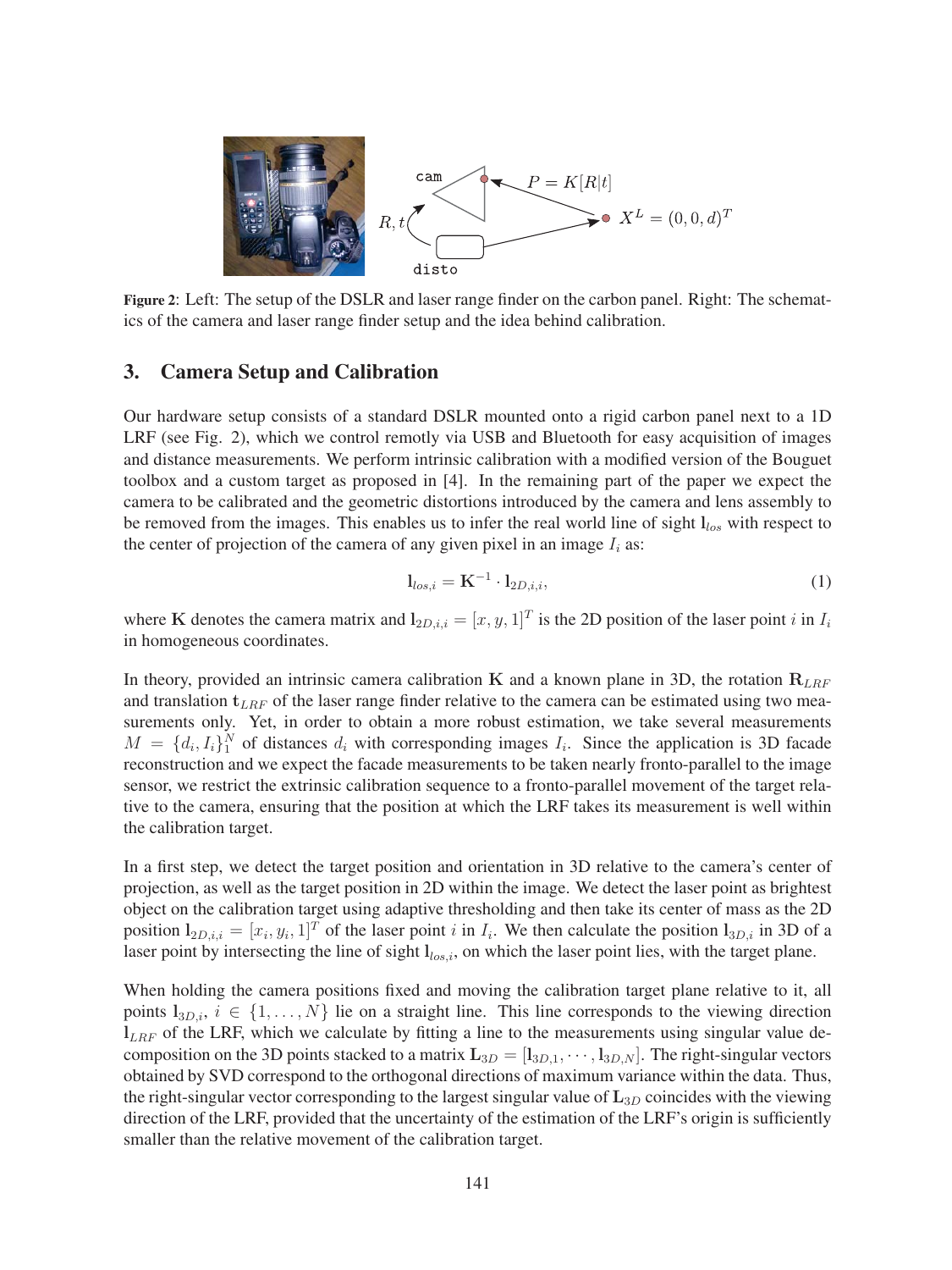We obtain several noisy estimates for the position  $t_{LRF}$  of the LRF through the correspondence

$$
\mathbf{t}_{LRF,i} = \mathbf{l}_{3D,i} - d_i \cdot \mathbf{l}_{LRF},\tag{2}
$$

where **l***LRF* has been normalized to unit length. We obtain the final estimate for the position **t***LRF* of the LRF by taking the median of all noisy estimates. The rotation  $R_{LRF}$  is given by the angle between the viewing direction **l***LRF* of the laser range finder and the cameras optical axis in the plane spanned by the optical axis of the camera and **l***LRF* .

### 4. Sparse Pose Estimation and 3D Scene Reconstruction

The proposed approach is structured in steps typical to SfM pipelines: image recording, preprocessing, relative pose and motion estimation between views and ultimately 3D reconstruction. Since it is aimed at the reconstruction of building facades, which can to a large extent be modeled as a set of flat surfaces, it is sufficient to reconstruct the building as a wire-frame model using surface vertices together with a few supporting points on the walls. We compute SIFT matches to estimate homographies between image pairs  $(I_i, I_j)$ , which can be used to establish correspondences based on the known laser point  $\mathbf{l}_{3D,i}$  in  $I_i$  and its respective 2D position  $\mathbf{l}_{2D,i,j}$  in  $I_j$ .

Using an initial set of 4 images with full correspondences and the laser measurements, we are able to initialize and calculate an early estimate for our model and the relative camera poses. Then we iteratively add the remaining cameras and distance measurements and finally refine the poses with a global bundle adjustment. Since we know the respective distance information to each camera pose, this estimation is accurate in its scale.

#### 4.1. Image Recording

Since we perform sparse camera pose estimation and reconstruction, the accuracy of the solution depends upon a few, yet highly significant features which are easily found in images taken from different perspectives. For a good reconstruction, the significant features should be chosen in a way such that they lie on the facade and are well-distributed over its surface including the corner points, e.g. vertices of walls and corners of windows. Figure 1 depicts the data recording process, where we take RGB images from various view points while measuring the distance of a single point in the respective image with the LRF.

#### 4.2. Preprocessing and Feature Extraction

To keep our approach as flexible as possible and to reduce the complexity during manual data acquisition, we assume no particular order of the images. Initially all possible image pairs are added to a working set. We extract SIFT features [9] from gray-scale versions of the images and establish point correspondences using a FLANN-based matcher [11] followed by Lowe's ratio test to filter outliers. With these correspondences, we robustly estimate a homography between each image pair using RANSAC [5] with a threshold of 1 px. We only want to keep image pairs with a certain overlap in the working set, thus we filter out all with less than  $n = 10$  inliers according to the RANSAC estimate and a ratio of inliers to number of matches of  $< 50\%$ . As a measure for the quality of the remaining image correspondences, we define an error  $E_{i,j}$  for an image pair  $(I_i, I_j)$  using the 2D positions  $P_{SIFT,i}$  and  $P_{SIFT,j}$  of their matched features as follows:

$$
E_{i,j} = mean(||P_{SIFT,i} - P_{SIFT,j}||_2), \forall i, j \in N, i \neq j.
$$
\n
$$
(3)
$$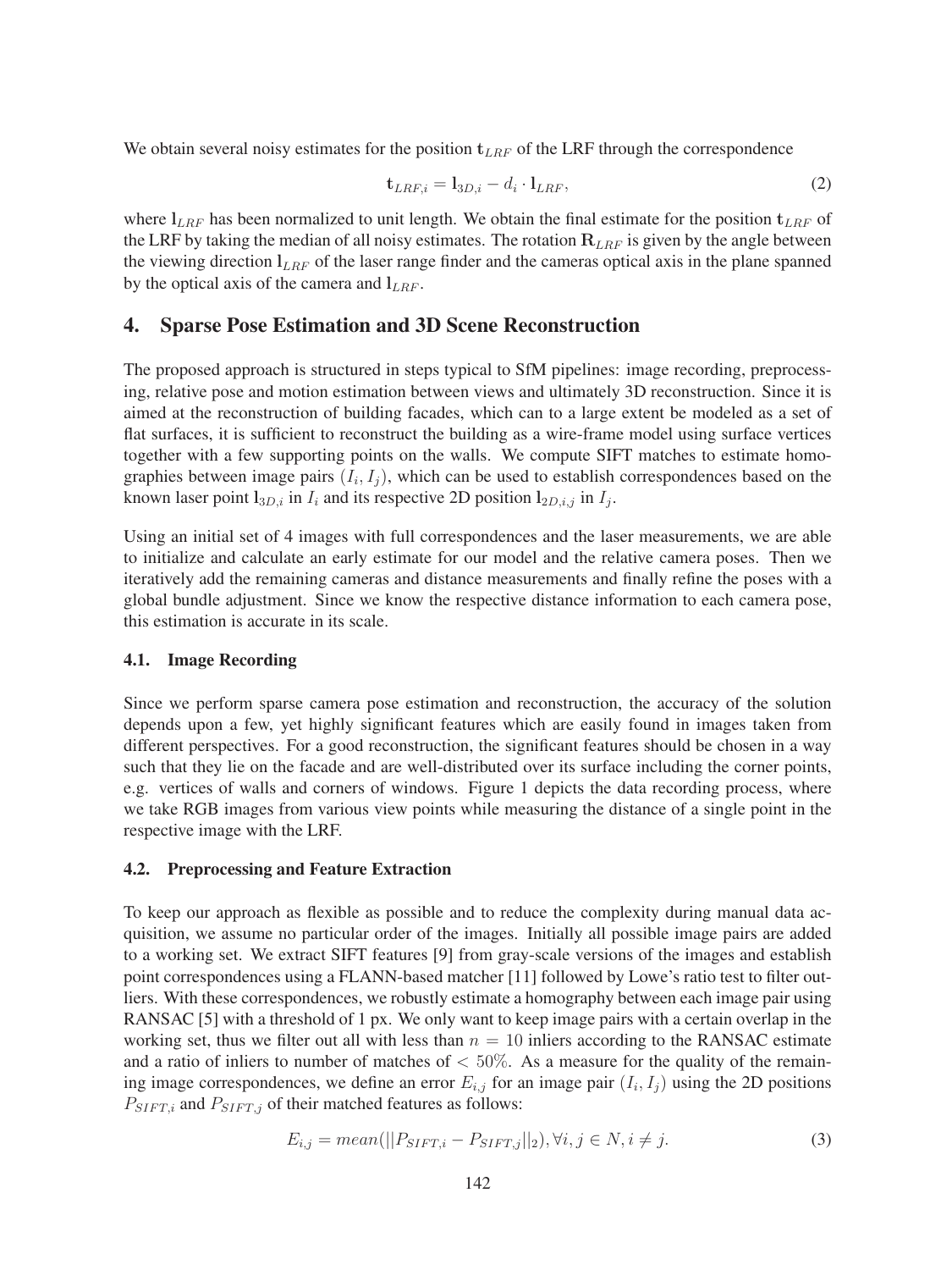The idea is that the Euclidean distance between SIFT matches of an image pair taken spatially closer together is lower than when taken from positions farther apart.  $E$  is used to find the images to initialize the algorithm and to find subsequent images to iteratively extend the model.

#### 4.3. Laser Point Correspondence Computation

With the image pairs  $(I_i, I_j)$  remaining in the working set (see Sec 4.2.), we establish correspondences for the measurements of the LRF. We then compute the 2D laser point  $l_{2D,i,i}$  by projecting  $l_{3D,i}$  into its respective image using the extrinsic calibration (see Sec. 3.). As we typically deal with planar structures like facades, we estimate a homography and transform  $l_{2D,i,i}$  into image  $I_j$  to get  $l_{2D,i,j}$ . This approach proves to be fairly robust in our experiments, however due to the highly repetitive nature of many facades, false positives still pose challenge.

#### 4.4. Structure from Motion (SfM)

Our structure from motion (SfM) approach consists of three successive steps: finding an initial set for model initialization (i), iteratively adding one image at a time (ii) and one final bundle adjustment over all pairs (iii).

#### Model Initialization

As for all iterative SfM systems, finding a good set of starting images is challenging. Due to the many available features in common approaches, only one image pair is necessary to initialize camera pose estimations. In contrast, our approach needs a larger initial set to account for its sparse nature. Each camera has 6 degrees of freedom (3 for rotation, 3 for translation), hence we need at least 6 equations to estimate its pose. In the previous step we obtained for each image pair  $(I_i, I_j)$  two 3D-2D correspondences  $l_{3D,i} \Leftrightarrow l_{2D,i,j}$  and  $l_{3D,j} \Leftrightarrow l_{2D,j,i}$ , i.e. 4 equations for each given image pair. For a set of at least 4 images, the resulting equation system is solvable with 6 different image pairs resulting in 4 equations each. The initial set I*init* is chosen as the set of 4 images with the smallest sum of mutual errors  $E_{i,j}$ .

We solve the task of finding relative rotations  $R_i$  and translations  $t_i$  in 3D for each camera by minimizing the reprojection error  $C(\cdot)$  of a laser measurement  $\mathbf{l}_{3D,i}$  and its 2D correspondences  $\mathbf{l}_{2D,i,j}$ . with bundle adjustment. The reprojection error is defined as:

$$
C(I_{init}) = min||\pi(\mathbf{R}_j(\mathbf{R}_i^{-1}\mathbf{I}_{3D,i} - \mathbf{t}_i) + \mathbf{t}_j) - \mathbf{I}_{2D,i,j}||_2^2, \forall i, j \in I_{init}, i \neq j,
$$
\n(4)

with **R** and **t** the rotation and translation of each respective view and  $\pi(\cdot)$  the projection. This formulation first projects a laser measurement  $l_{3D,i}$  in 3D from its respective camera coordinate system  $i$  into a common world coordinate system and subsequently reprojects it to the camera coordinate system j. We solve the minimization problem of bundle adjustment with a Levenberg-Marquardt  $[17]$ least-squares solver. We denote the resulting set of rotations and translations of all camera views currently involved as our current model M*curr*.

#### Iterative Bundle Adjustment

In the next step, we extend our model  $M_{curr}$  by adding a new image  $I_k$  from the pool of candidates. We find  $I_k$  by summing up the error  $E_{curr,k}$  of all possible image pairs  $(I_{curr}, I_k)$  and take the one with the most correspondences and the lowest overall error. We also set the initial rotation  $\mathbf{R}_k$  and translation  $t_k$  of the newly added camera equal to the parameters of the closest camera, i.e. the one with the lowest  $E_{i,k}$ ,  $i \in M_{curr}$ . For each image pair, i. e. 3D-2D correspondence, we get two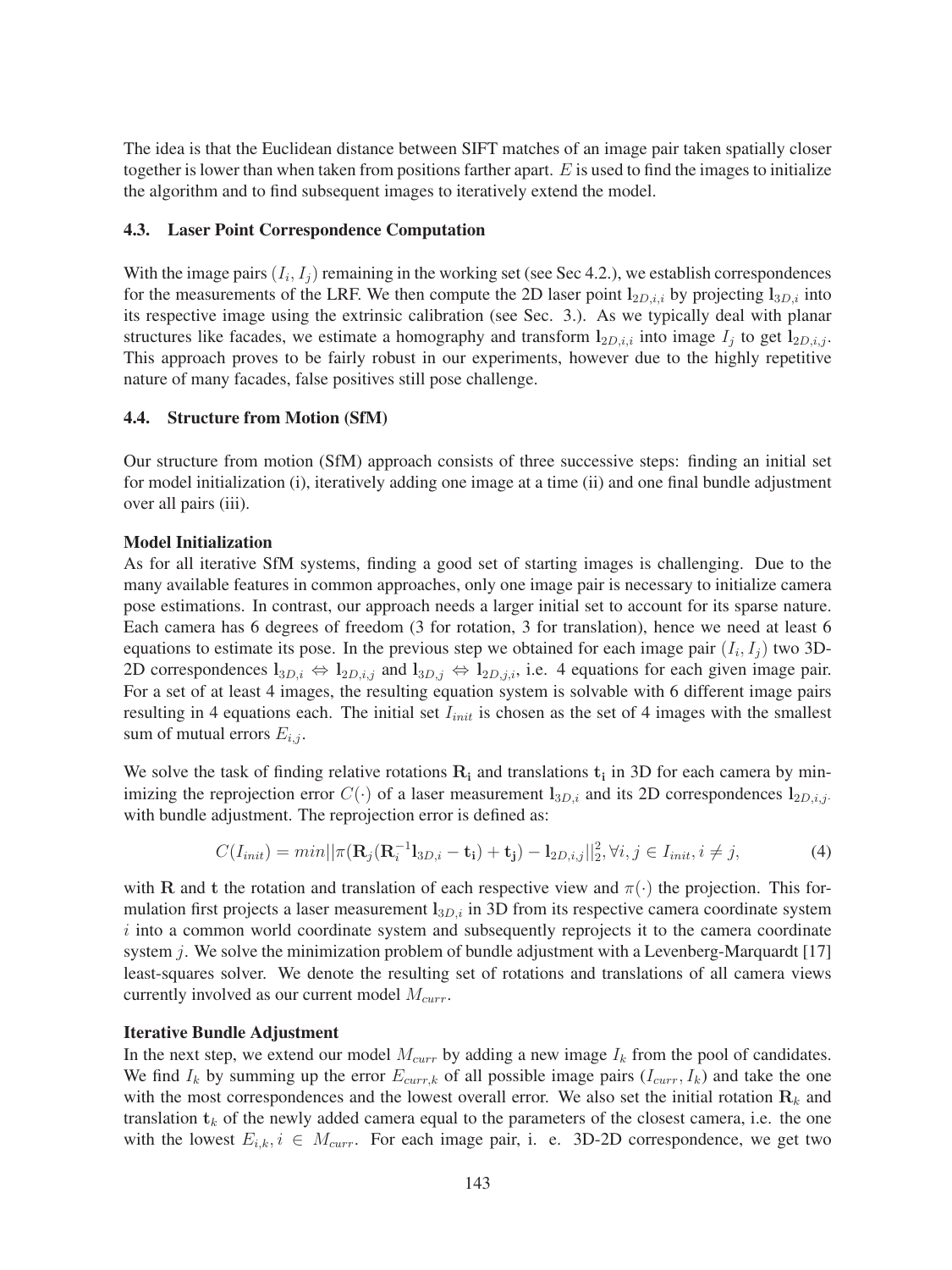independent equations for the x- and y-position, thus we need at least 3 correspondences to solve the 6 degrees of freedom given by  $\mathbf{R}_k$  and  $\mathbf{t}_k$ . As mentioned in Section 4.3., outliers (wrong matches) are possible, thus in practice we use at least 4 correspondences.

In a first step, we compute the reprojection error of all correspondences  $C(4)$  using the initialized camera pose and the mean reprojection error  $\overline{C}$ . Then we take all correspondences with an error smaller than 1.5 $\bar{C}$  or a threshold  $\epsilon_C$ . We then optimize with the same cost function (4) as for the initial bundle adjustment with the major difference that only the pose of the newly added camera k is optimized, while the rest of the system  $M_{curr}$  is fixed. After optimization, we again filter bad correspondences with the same approach as described above and perform a second optimization, which is usually very fast due to the already good estimation. We iterate through all images until no more can be added, i.e. do not fulfill any of the conditions.

### Global Bundle Adjustment

While keeping the camera system M*curr* fixed and only optimizing the new camera k is very fast and gives an estimate of the model structure, it does not replace a global optimization approach. We perform a final global bundle adjustment step, where all the camera poses are optimized. In this case, we take all the correspondences used during the iterative bundle adjustment step and initialize the camera poses with the previously computed rotation and translation. Here, we also use the cost function presented in (4). Similar to the iterative bundle adjustment, we again filter outliers with the reprojection error after optimization, but instead impose that the error must be smaller than  $< 1.2C$ . After this final filtering step, we perform one last global bundle adjustment.

## 5. Results and Discussion

In this section, we present early results of our guided sparse camera pose estimation. We evaluate our approach on two datasets from different buildings, one with a well-textured facade and one with redundant structures. As reference, we use the open-source SfM framework OpenMVG, which can achieve an accuracy of around 1 cm in ideal cases [10]. It utilizes SIFT features and many correspondences to estimate camera poses and a point cloud. OpenMVG chooses the starting views randomly and in our evaluation we had to start SfM multiple times to get a reconstruction. We evaluate the distance between the camera centers generated by the two approaches. OpenMVG estimates the reconstruction up to scale, thus to metrically measure the distance between cameras, we transform its world coordinate system to ours using a robust similarity transform.

Figure 3 shows a histogram, where the bins show the number of distances between camera centers in the respective range in cm. Cameras in the first few bins are closer to OpenMVG, while the cameras in the last bin are farther away. Especially in the first experiment we achieve reasonable results and that with only 90 correspondences compared to OpenMVG's 2969, which is a reduction by a factor of 30. In the second experiment, we only use 56 correspondences compared to 1880 in the reference. The histograms show that we are centimeters away from OpenMVGs reconstruction even though we still achieve visually appealing results when reprojecting the laser points into the images (see Fig. 4). Due to the sparse correspondences, even one unfiltered outlier can decrease the final result significantly.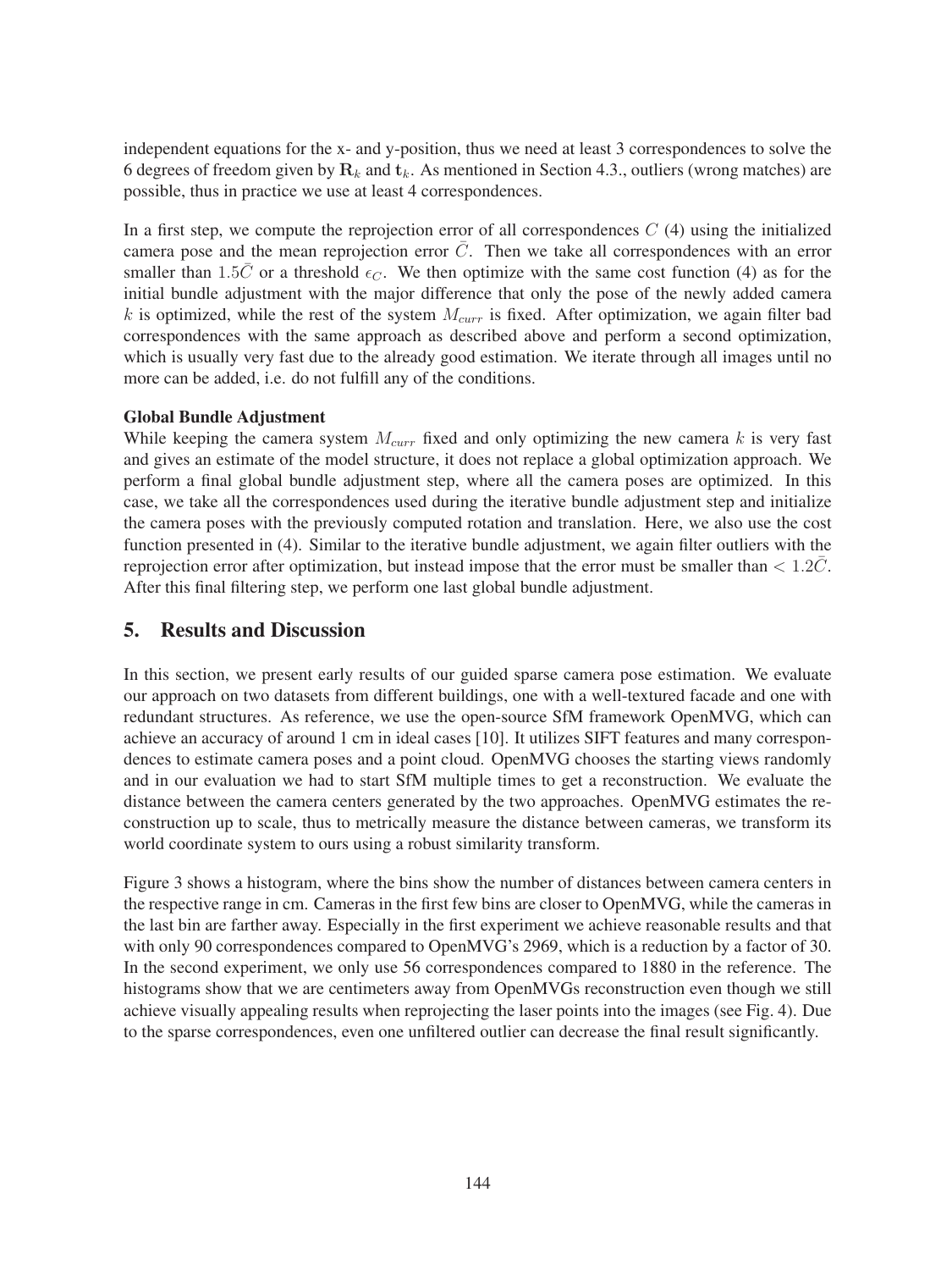

Figure 3: The two experiments and the distances between our camera positions and OpenMVG's. The bins of the histogram show the number of distances between camera centers in the respective range [cm].



Figure 4: The reprojected laser point from the computed camera poses.

# 6. Conclusion and Outlook

In this paper, we presented a first evaluation of our idea to utilize a combination of RGB camera and LRF for sparse camera pose estimation, where we can select significant features during the image recording process with the LRF. We showed that metrically accurate camera pose estimation with just a few correspondences is possible. In future work, we plan a more sophisticated way to redetect significant features in the other views without the use of SIFT matches and homography estimation, which would also enable the reconstruction of more complex 3D structures. Additionally, we plan to improve the accuracy by robustifying our approach against outliers during bundle adjustment.

An interesting direction for future work is inspired by Li et al. [8], where they address the SfM problem by estimating up-to-scale edge lengths of a rigid graph constructed from 3D features and their respective image rays. We would like to investigate whether the laser range measurements can be directly used as edge lengths for this approach.

# References

- [1] S. Agarwal, N. Snavely, I. Simon, S. M. Seitz, and R. Szeliski. Building rome in a day. In *ICCV*, pages 72–79, Sept 2009.
- [2] H. Aliakbarpour, P. Nunez, J. Prado, K. Khoshhal, and J. Dias. An efficient algorithm for extrinsic calibration between a 3d laser range finder and a stereo camera for surveillance. In *ICAR*, pages 1–6, June 2009.
- [3] H. Aliakbarpour, K. Palaniappan, and G. Seetharaman. Fast structure from motion for sequential and wide area motion imagery. In *Computer Vision Workshop (ICCVW)*, pages 1086–1093, Dec 2015.